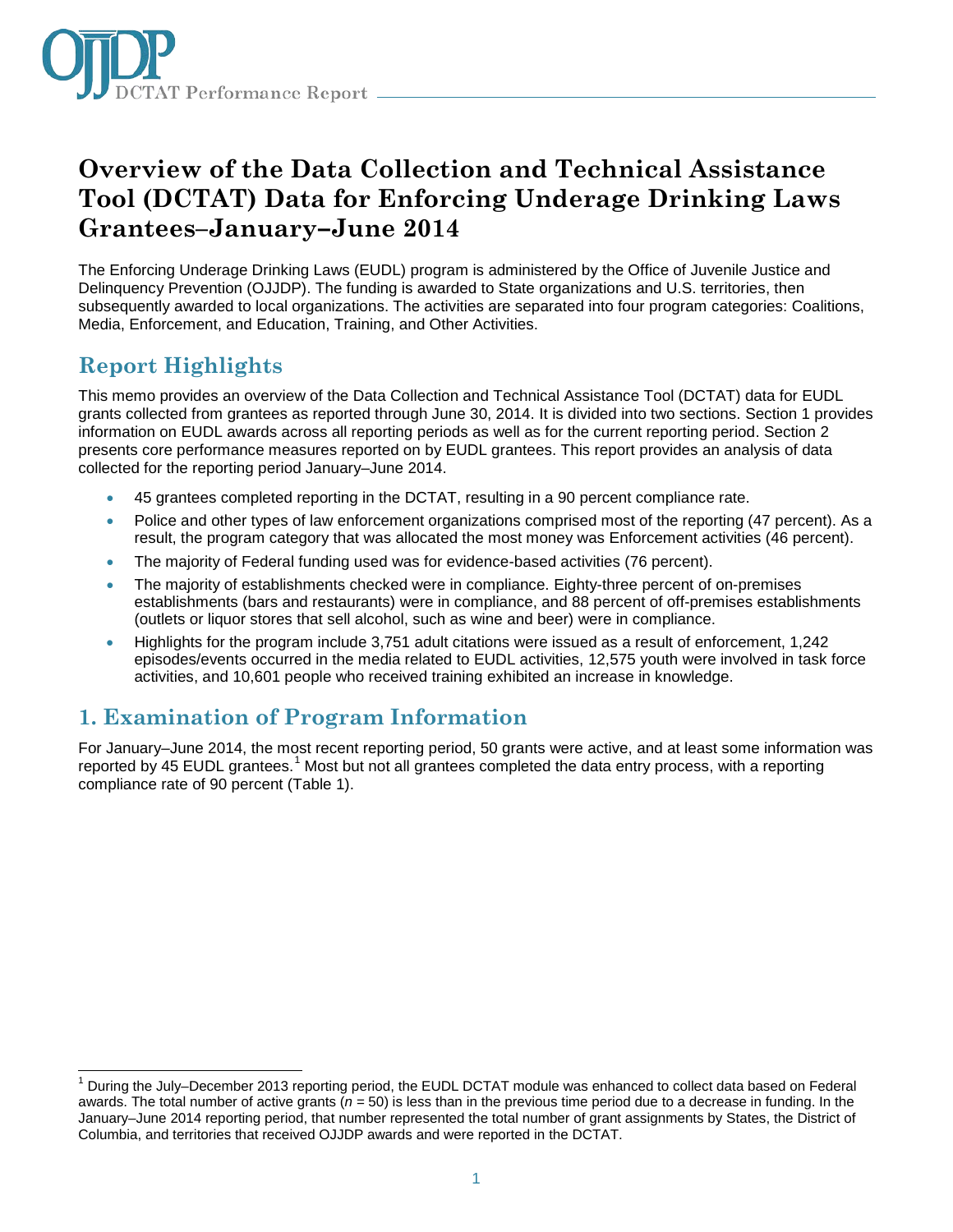|                              | <b>Status</b>      |                    |                 |                     |
|------------------------------|--------------------|--------------------|-----------------|---------------------|
| <b>Data Reporting Period</b> | <b>Not Started</b> | <b>In Progress</b> | <b>Complete</b> | <b>Total Awards</b> |
| January-June 2009            |                    |                    | 55              | 56                  |
| July-December 2009           |                    | 0                  | 55              | 56                  |
| January-June 2010            |                    | 2                  | 53              | 56                  |
| July-December 2010           | <sup>0</sup>       | $\Omega$           | 56              | 56                  |
| January-June 2011            |                    |                    | 56              | 56                  |
| July-December 2011           | <sup>0</sup>       | 0                  | 56              | 56                  |
| January-June 2012            |                    |                    | 54              | 56                  |
| July-December 2012           | 2                  |                    | 53              | 56                  |
| January-June 2013            | 9                  | O                  | 73              | 82                  |
| July-December 2013           | 12                 | 0                  | 52              | 64                  |
| January-June 2014            | 3                  | 2                  | 45              | 50                  |
| <b>Total</b>                 | 30                 | 6                  | 608             | 644                 |

### **Table 1. Status of Grantee Reporting by Period: January 2009–June 2014**

In examining grant amounts by State, territory, and district, based on current and active EUDL grants, Guam, Virgin Islands, New Hampshire, New Mexico, Missouri, and Washington received the most funds, followed by Arizona. Table 2 presents a more comprehensive comparison of award amounts.

#### **Grantee State, Territory, or District N Grant Amount (Dollars) Grantee State, Territory, or District N Grant Amount (Dollars)** AK 4 1,435,317 MS 3 1,078,917 AL 4 1,435,317 MT 4 1,435,317 AmSa 3 1,075,678 NC 3 1,078,917 AR 5 1,612,800 ND 4 1,435,317 AZ | 3 | 1,078,917 NE | 3 | 1,078,917 CA 3 956,400 NH 5 1,791,717 CO 3 1,078,917 NJ 4 1,435,317 CT | 3 | 1,078,917 NM | 5 | 1,791,717 DC 2 600,000 NV 4 1,435,317 DE 2 719,278 NY 3 1,078,917 FL | 2 | 600,000 OH | 3 | 1,078,917 GA 4 1,435,317 OK 2 600,000 GU 7 2,508,117 OR 3 1,078,917 HI 4 1,435,317 PA 3 1,078,917 IA 3 1,078,917 PR 4 1,435,317 ID 4 1,435,317 RI 3 1,078,917 IL | 3 | 1,078,917 SC | 3 | 1,078,917 IN 3 1078,917 SD 3 900,000 KS 2 600,000 TN 3 1,078,917 KY 3 1,078,917 TX 3 1,078,917 LA 3 900,000 UT 4 1,435,317 MA 4 1,435,317 VA 3 1,078,917 MD 3 1,078,917 VI 6 2,148,117 ME 4 1,435,317 VT 3 1,078,917 MI 3 1,078,917 WA 5 1,791,717 MN 3 900,000 WI 2 719,278 MO 5 1,791,717 WV 4 1,435,317 MP 4 1,435,317 WY 2 600,000

### **Table 2. Total Grant Amount by State, Territory, and District (Dollars): July–December 2014**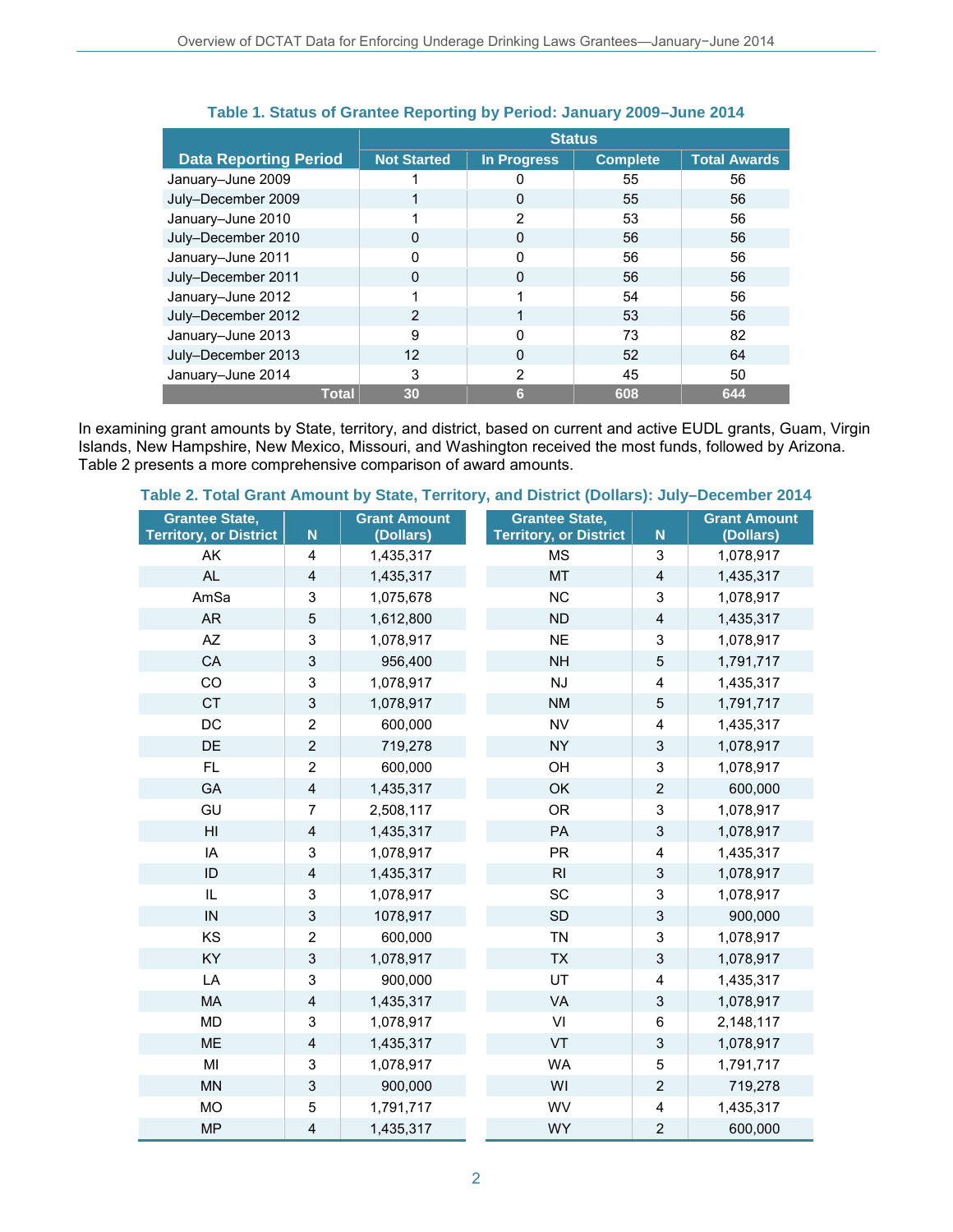Analysis of implementing organization type for the January–June 2014 reporting period revealed that the largest percentage of programs (47percent) were implemented by police or other law enforcement agencies. Other government agencies accounted for close to 19 percent of organization funding, and nonprofit community-based organizations accounted for about 15 percent. Figure 1 presents a comparison of all types of implementing organizations.



**Figure 1. Implementing Organization by Type: January–June 2014**

Figure [2](#page-2-0) shows award amounts by category for the January–June 2014 reporting period. The majority of funding<sup>2</sup> was allocated to the Enforcement program category (\$2,515,907).

Type of Implementing Organization

<span id="page-2-0"></span> $\overline{\phantom{a}}$  $^2$  The values shown are based on grantee reported data and do not necessarily reflect the full grant amounts awarded by OJJDP.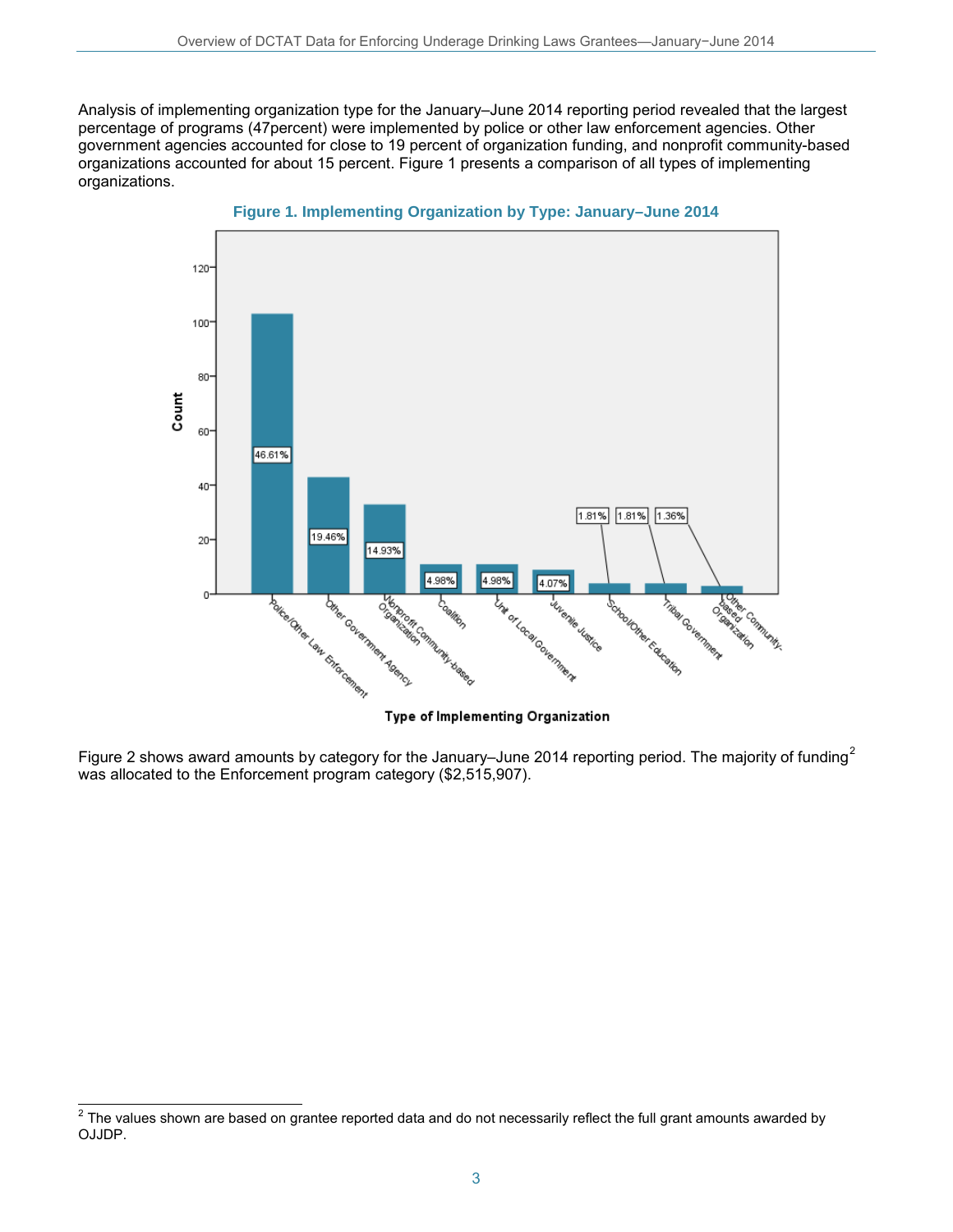

**Figure 2. Award Amounts per Program Category: January–June 2014**

Figure 3 shows how subgrants are distributed across the four program categories for the January–June 2014 reporting period. The majority of subgrants (*n* = 174) implemented activities under the Enforcement program category.





### **2. Core Performance Measures**

Section 2 gives a detailed view of the core performance measures reported on by all EUDL grantees. Data from the January–June 2014 reporting period indicates that out of the174 EUDL programs reporting, the majority of the funding used (76 percent) was evidence based. As seen in Figure 4, the majority of EUDL-funded programs during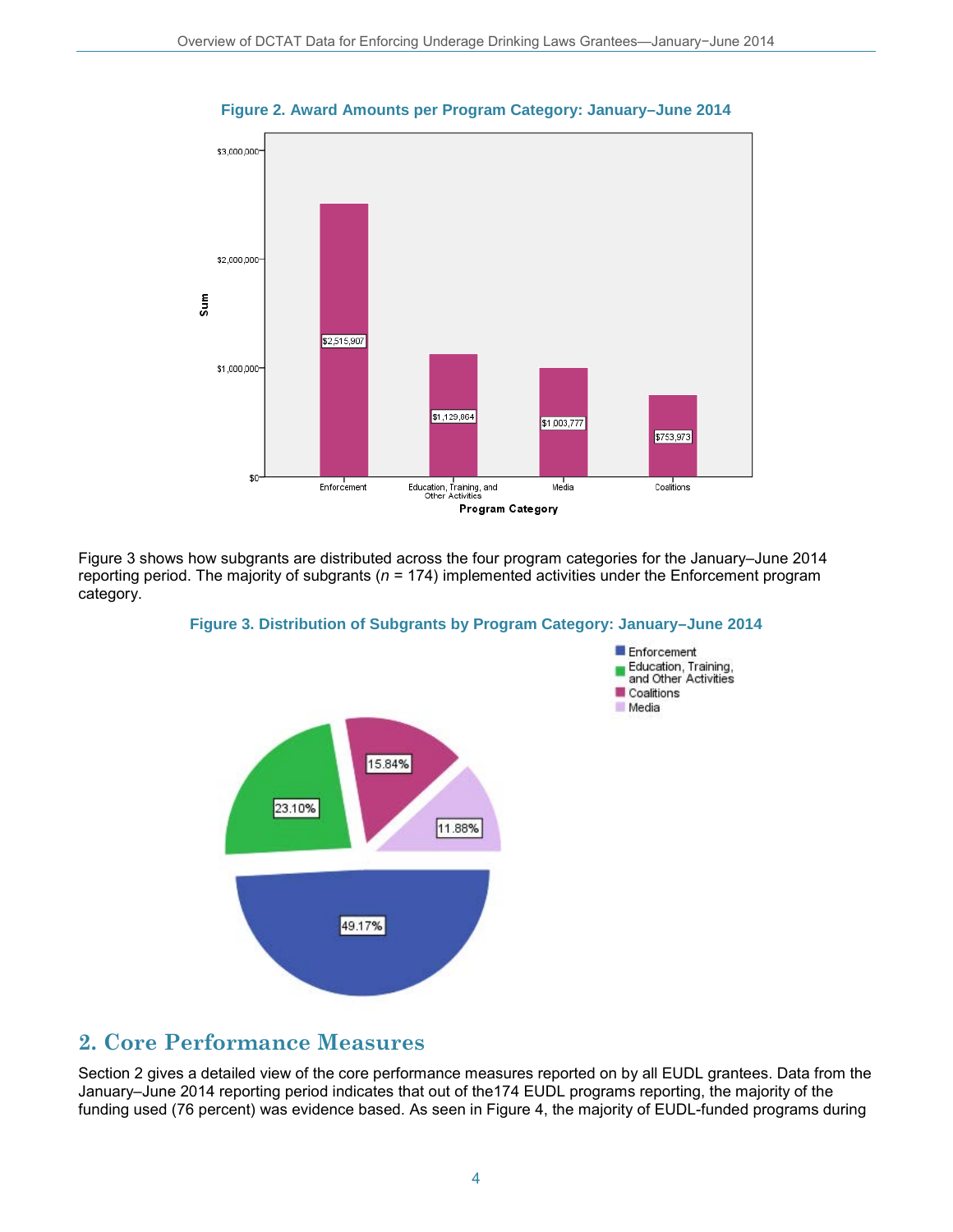January–June 2014 used evidenced-based strategies. Of the \$5,40[3](#page-4-0),521<sup>3</sup> awarded for EUDL programs, 24 percent was not used to support evidence-based strategies (Figure 4). Examples of evidence-based strategies include special police "party patrols," shoulder tap operations, sobriety checkpoints, "Cops in Shops," and compliance checks such as minor decoy or Covert Underage Buyer (CUB) operations.

#### **Figure 4. Percent of Federal Funds Using Evidence-Based Strategies: January–June 2014**



This next section provides aggregate data from the current reporting period by funding category. As shown in Table 3 (Coalitions), 12,575 youth participated in task force activities during the reporting period. Of those youth, 655 participated in task force and/or coalition leadership activities. In addition, 418 youth were involved in underage drinking enforcement activities not related to task force or coalition activities.

#### **Table 3. Program Category 1: Coalitions**

| <b>Performance Indicator</b>                                                                                                                                    | <b>Data</b>                      |       |
|-----------------------------------------------------------------------------------------------------------------------------------------------------------------|----------------------------------|-------|
| Number of youth involved in task force activities (i.e., total number of unique<br>individuals across all activities)                                           | 12,575                           |       |
| Number of youth involved in task force and/or coalition LEADERSHIP activities                                                                                   | 655                              |       |
| Number of youth involved in underage drinking ENFORCEMENT activities                                                                                            | 418                              |       |
| Number of youth involved in OTHER (non-task force/coalition--related) underage<br>drinking enforcement activities                                               |                                  | 5,409 |
| Number of agencies involved in task force and/or coalition activities that support<br>underage drinking prevention and/or enforcement of underage drinking laws |                                  | 779   |
| Number of task forces and/or coalitions addressing underage drinking issues that<br>were created as a result of EUDL funding (States)                           |                                  | 33    |
| Number of local coordinators that lead local coalition/task force efforts                                                                                       |                                  | 106   |
|                                                                                                                                                                 | Number of policies<br>created:   | 10    |
| Number of policies or procedures related to underage<br>drinking that were created, amended, or rescinded                                                       | Number of policies<br>amended:   |       |
|                                                                                                                                                                 | Number of policies<br>rescinded: |       |

<span id="page-4-0"></span> $\overline{a}$  $^3$  This value was calculated based on grantee reported data and does not necessarily reflect the full Federal grant amounts awarded by OJJDP.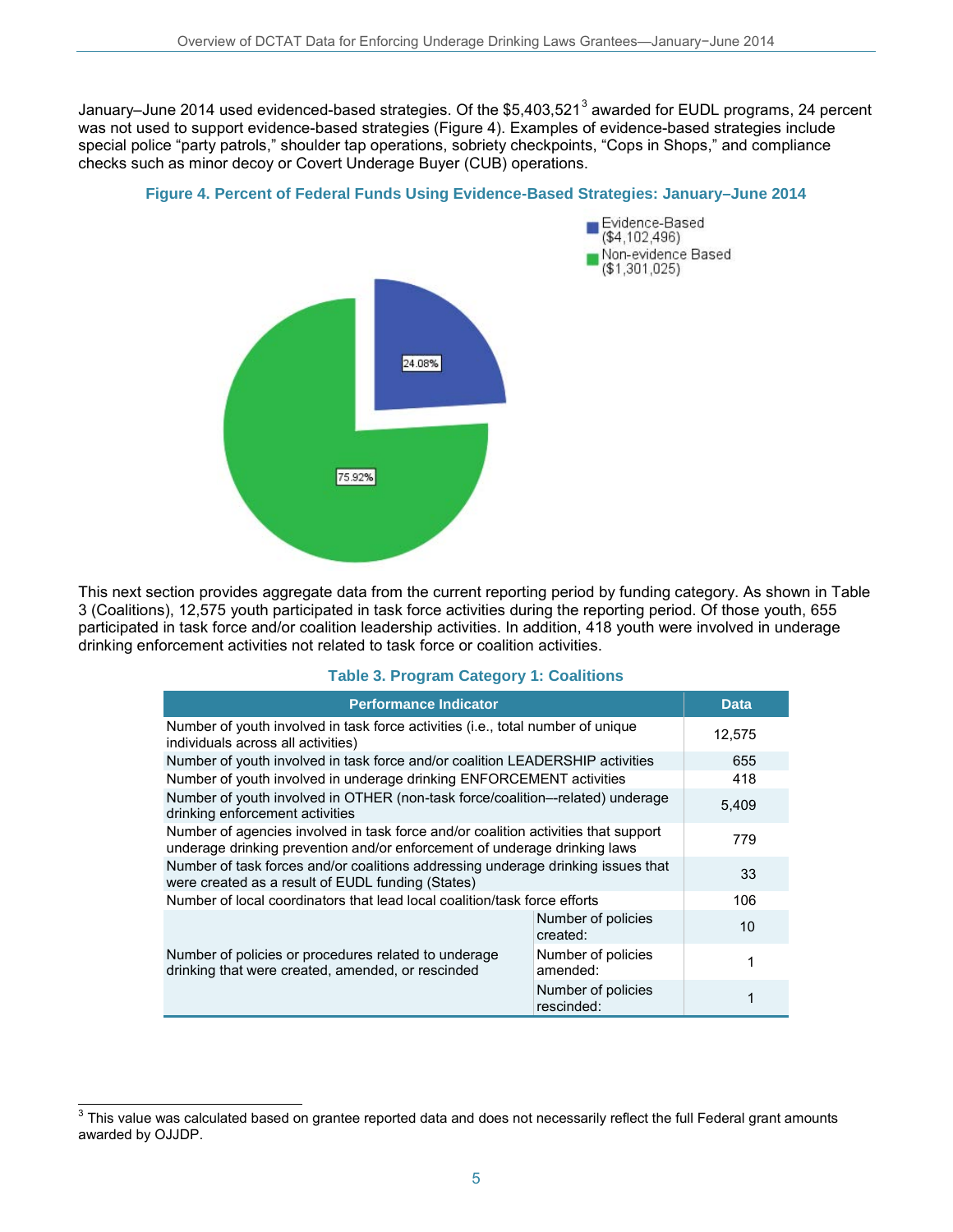EUDL activities and underage drinking prevention and enforcement initiatives resulted in 1,242 media coverage episodes or events during January–June 2014. As seen in Table 4 (Media), the most common media episodes or events were those that drew extensive coverage, such as interviews (*n* = 16), press conferences (*n* = 15), and appearances on broadcast news or issues programs (*n* = 13). The type of media education most frequently used to advance underage drinking prevention/enforcement initiatives during the reporting period involved active enforcement of underage drinking laws (*n* = 20), followed by other environmental strategies (*n* = 15).

#### **Table 4. Program Category 2: Media**

| <b>Performance Indicator</b>                                                                                                                  | <b>Data</b>    |
|-----------------------------------------------------------------------------------------------------------------------------------------------|----------------|
| Number of earned media coverage episodes/events that occurred related to EUDL<br>activities, underage drinking prevention, and/or enforcement | 1,242          |
| Types of media education used to advance underage drinking prevention/enforcement<br>initiatives:                                             |                |
| Active Enforcement of Underage Drinking Laws                                                                                                  | 20             |
| Zero Tolerance                                                                                                                                | 12             |
| Limitations on Access                                                                                                                         | 12             |
| School-based Initiatives                                                                                                                      | 13             |
| <b>Advertising Restrictions</b>                                                                                                               | 3              |
| <b>Changes in Social Norms</b>                                                                                                                | 14             |
| <b>Other Environmental Strategies</b>                                                                                                         | 15             |
| Types of media educational activities conducted:                                                                                              |                |
| Restrict zoning (outlet locations, density)                                                                                                   | 3              |
| Restrict hours of sale                                                                                                                        | 3              |
| Prohibit people younger than age 21 from bars/nightclubs and/or other adult<br>locations                                                      | 8              |
| Enact keg registration laws/ordinances                                                                                                        | 2              |
| Restrict the availability of alcohol at community festivals and other community<br>events                                                     | 7              |
| Restrict industry sponsorship of public events                                                                                                | 3              |
| Require conditional use permits                                                                                                               | 2              |
| Ban concurrent sales of alcohol and gasoline                                                                                                  | $\mathbf{1}$   |
| Restrict alcohol marketing                                                                                                                    | 6              |
| Increase penalties for retail/commercial providers                                                                                            | 3              |
| Increase penalties for social providers                                                                                                       | 8              |
| Enact social host liability ordinances/laws                                                                                                   | $\overline{7}$ |
| Enact dram shop liability ordinances/laws                                                                                                     | 1              |
| Restrict zoning (outlet locations, density)                                                                                                   | 3              |
| Institutional policy outcomes realized in your State as a result of EUDL activities:                                                          |                |
| Enforcement-related institutional policy outcome                                                                                              | 4              |
| Local institutional policy outcome                                                                                                            | $\overline{2}$ |
| School-related institutional policy outcome                                                                                                   | 2              |
| College-related institutional policy outcome                                                                                                  | 3              |
| Enforcement-related institutional policy outcome                                                                                              | 4              |
| Types of earned media coverage episodes/events:                                                                                               |                |
| Op-ed articles                                                                                                                                | 8              |
| Letters                                                                                                                                       | 5              |
| <b>Interviews</b>                                                                                                                             | 16             |
| Events that draw coverage (press conferences)                                                                                                 | 15             |

Activities for the EUDL-funded Enforcement category are listed in Table 5. During enforcement operations in January–June 2014, 3,751 citations were issued to adults and 2,173 citations to youth. For adults, most citations were issued during emphasis/saturation patrols (*n* = 1,321), sobriety checkpoints (*n* = 857), and shoulder tap operations (*n* = 363). Youth received the largest number of citations during party patrols/enforcement of social host laws (*n* = 922), emphasis/saturation patrols (*n* = 638), and other innovative enforcement (*n* = 234).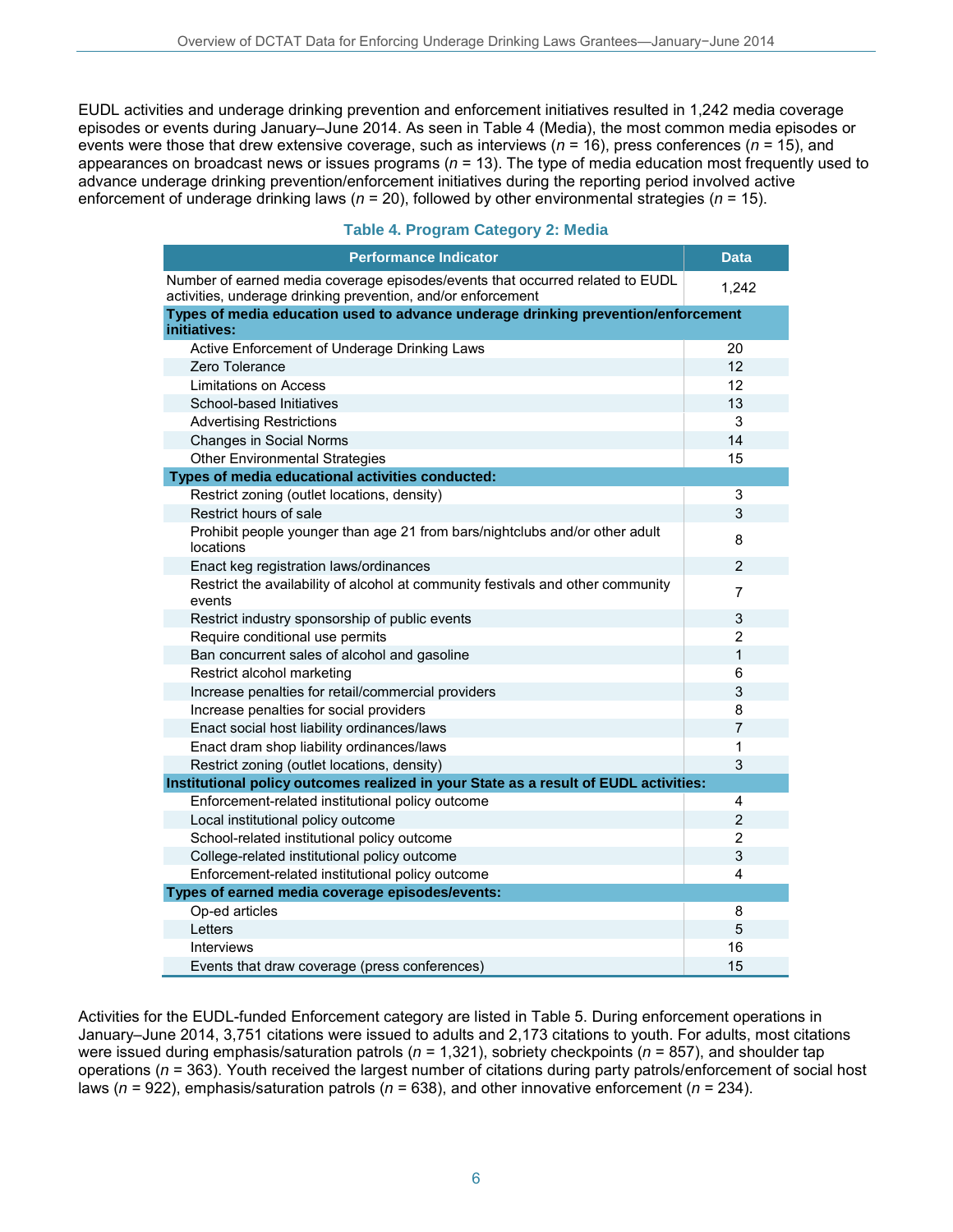### **Table 5. Program Category 3: Enforcement**

| <b>Performance Indicator</b>                                                                                         | <b>Data</b>    |  |
|----------------------------------------------------------------------------------------------------------------------|----------------|--|
| How many programs conducted compliance check/minor decoy operations?                                                 | 69             |  |
| Percent of on-premise establishments checked that were in compliance                                                 | 83%            |  |
| Percent of off-premise establishments checked that were in compliance                                                | 88%            |  |
| How many programs conducted underage drinking enforcement operations other<br>than compliance checks?                | 67             |  |
| Number of adult citations issued during enforcement operations conducted:                                            |                |  |
| Party Patrols/Enforcement of Social Host Laws                                                                        | 300            |  |
| <b>Shoulder Tap Operations</b>                                                                                       | 363            |  |
| Parking Lot Surveillance                                                                                             | 122            |  |
| <b>Other Third-Party Provision Operations</b>                                                                        | 61             |  |
| Sobriety Checkpoints                                                                                                 | 857            |  |
| <b>Emphasis/Saturation Patrols</b>                                                                                   | 1,321          |  |
| Other Impaired Driving with a Focus on Youth                                                                         | 146            |  |
| Fake ID Enforcement                                                                                                  | 190            |  |
| Source Investigations                                                                                                | 47             |  |
| <b>Other Innovative Enforcement</b>                                                                                  | 344            |  |
| Total number of adult citations issued during enforcement operations                                                 | 3,751          |  |
| conducted                                                                                                            |                |  |
| Number of youth citations issued during enforcement operations:                                                      |                |  |
| Party Patrols/Enforcement of Social Host Laws                                                                        | 922            |  |
| <b>Shoulder Tap Operations</b>                                                                                       | 28             |  |
| Parking Lot Surveillance                                                                                             | 101            |  |
| <b>Other Third-Party Provision Operations</b>                                                                        | 5<br>57        |  |
| Sobriety Checkpoints                                                                                                 | 638            |  |
| <b>Emphasis/Saturation Patrols</b>                                                                                   | 14             |  |
| Other Impaired Driving with a Focus on Youth<br>Fake ID Enforcement                                                  | 162            |  |
| Source Investigations                                                                                                | 12             |  |
| <b>Other Innovative Enforcement</b>                                                                                  | 234            |  |
| Total number of youth citations issued during enforcement operations                                                 |                |  |
| conducted                                                                                                            | 2,173          |  |
| Educational activities implemented regarding any underage drinking best practices:                                   |                |  |
| Active Enforcement of Underage Drinking Laws                                                                         | 36             |  |
| Limitations on Access                                                                                                | 17             |  |
| School-based Initiatives                                                                                             | 27             |  |
| <b>Advertising Restrictions</b>                                                                                      | 8              |  |
| Changes in Social Norms                                                                                              | 19             |  |
| <b>Other Environmental Strategies</b>                                                                                | 25             |  |
| Types of agencies involved in conducting compliance check/minor decoy operations:                                    |                |  |
| Liquor Enforcement (ABC, Liquor Control)                                                                             | 19             |  |
| Police Department (municipal or local enforcement)                                                                   | 54             |  |
| Sheriff's Department                                                                                                 | 24             |  |
| State Police (Highway Patrol)                                                                                        | 14             |  |
| Fish and Wildlife                                                                                                    | $\overline{2}$ |  |
| <b>Federal Enforcement Agency</b>                                                                                    | 0              |  |
| Other                                                                                                                | 9              |  |
| Types of agencies involved in conducting underage drinking enforcement operations (other<br>than compliance checks): |                |  |
| Liquor Enforcement (ABC, Liquor Control)                                                                             | 10             |  |
| Police Department (Municipal or Local Enforcement)                                                                   | 37             |  |
| Sheriff's Department                                                                                                 | 21             |  |
| State Police (Highway Patrol)                                                                                        | 8              |  |
| <b>Fish and Wildlife</b>                                                                                             | 4              |  |
| <b>Federal Enforcement Agency</b>                                                                                    | 1              |  |